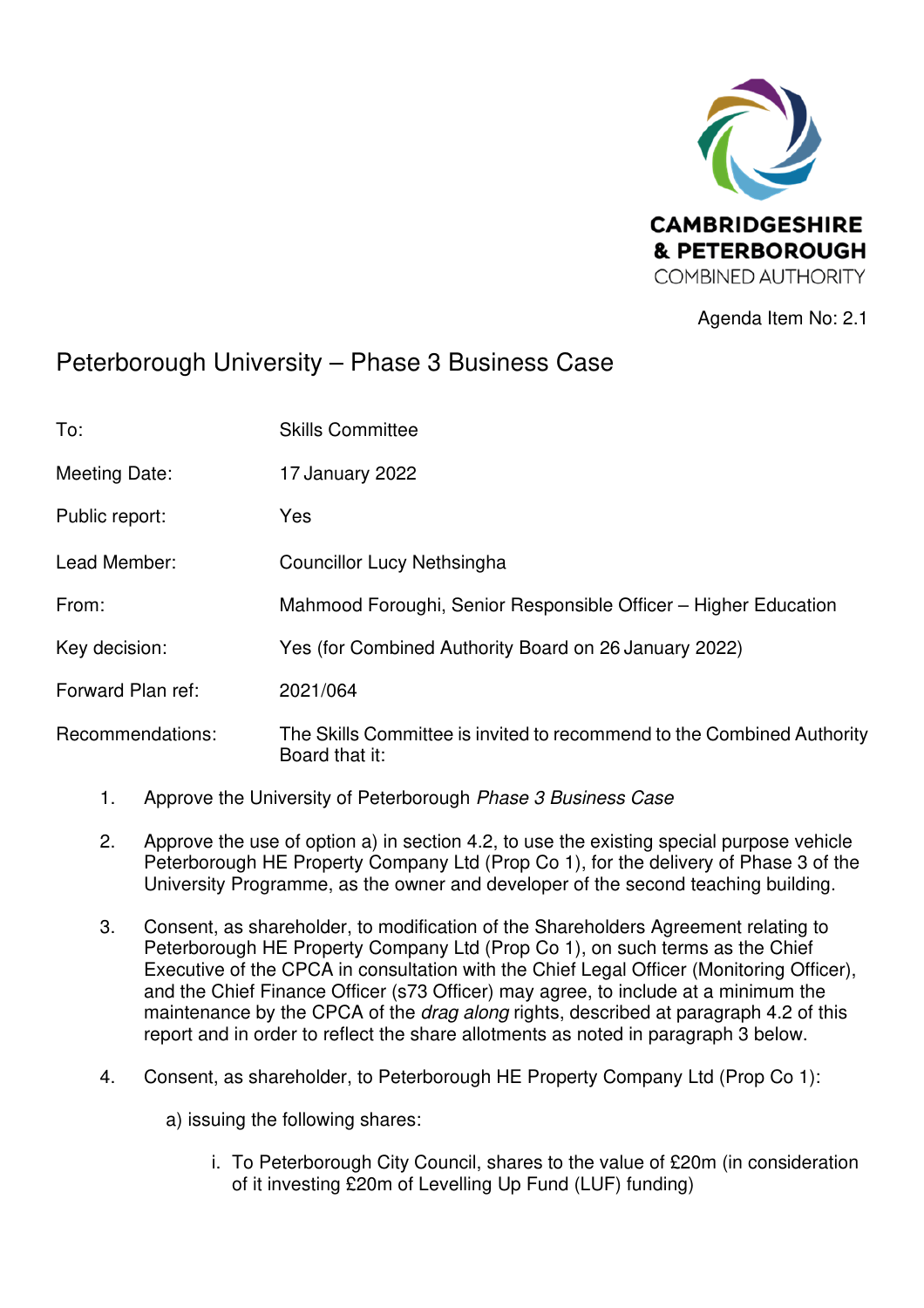- ii. To CPCA, shares to the value of £2m (in consideration of it investing £2m of Local Growth Fund funding)
- iii. To Anglia Ruskin University, shares to the value of £4m in consideration of it investing £4m)

and note that the share issue should be completed by 31 March 2022

- b) Agreeing revisions to the Development Management Agreement to extend the delivery specification in relation to the project management and delivery services and associated support services to relate also to phase 3.
- c) Entering into a land transfer with PCC to acquire the Phase 3 land and then enter into an agreement for lease, and lease with ARU Peterborough in respect of the Phase 3 Building, and such consequential and other ancillary agreements on such terms as the Chief Executive of the CPCA in consultation with the Chief Legal Officer (Monitoring Officer), and the Chief Finance Officer (s73 Officer) may agree.
- d) Adopting a revised Business Plan, including such changes as are necessary to reflect the construction works and agreement for lease, and lease to ARU-Peterborough of the Phase 3 building in addition to the Phase 1 building.
- 5. Delegate authority to the Chief Executive of the CPCA in consultation with the Chief Legal Officer (Monitoring Officer), and the Chief Finance Officer (s73 Officer) to agree:
	- a) such changes to the Collaboration Agreement providing that changes to the delivery obligations (and respective timings) are made as described in 5.2 of this report.
	- b) In respect of the Collaboration Agreement, such changes in respect of increased target for student numbers, the curriculum model, and the site and building plan as described in paragraph 5.2 of this report.
	- c) The Development Management Agreement, such changes in respect of the provision of programme management services to Propco1, related to the Phase 3 construction project, are made as described in 5.2 of this report.
	- d) and to create or modify any such other documents as the Chief Legal Officer (Monitoring Officer) advises are necessary to give effect to the recommendations.

Voting arrangements: A simple majority of all Members present and voting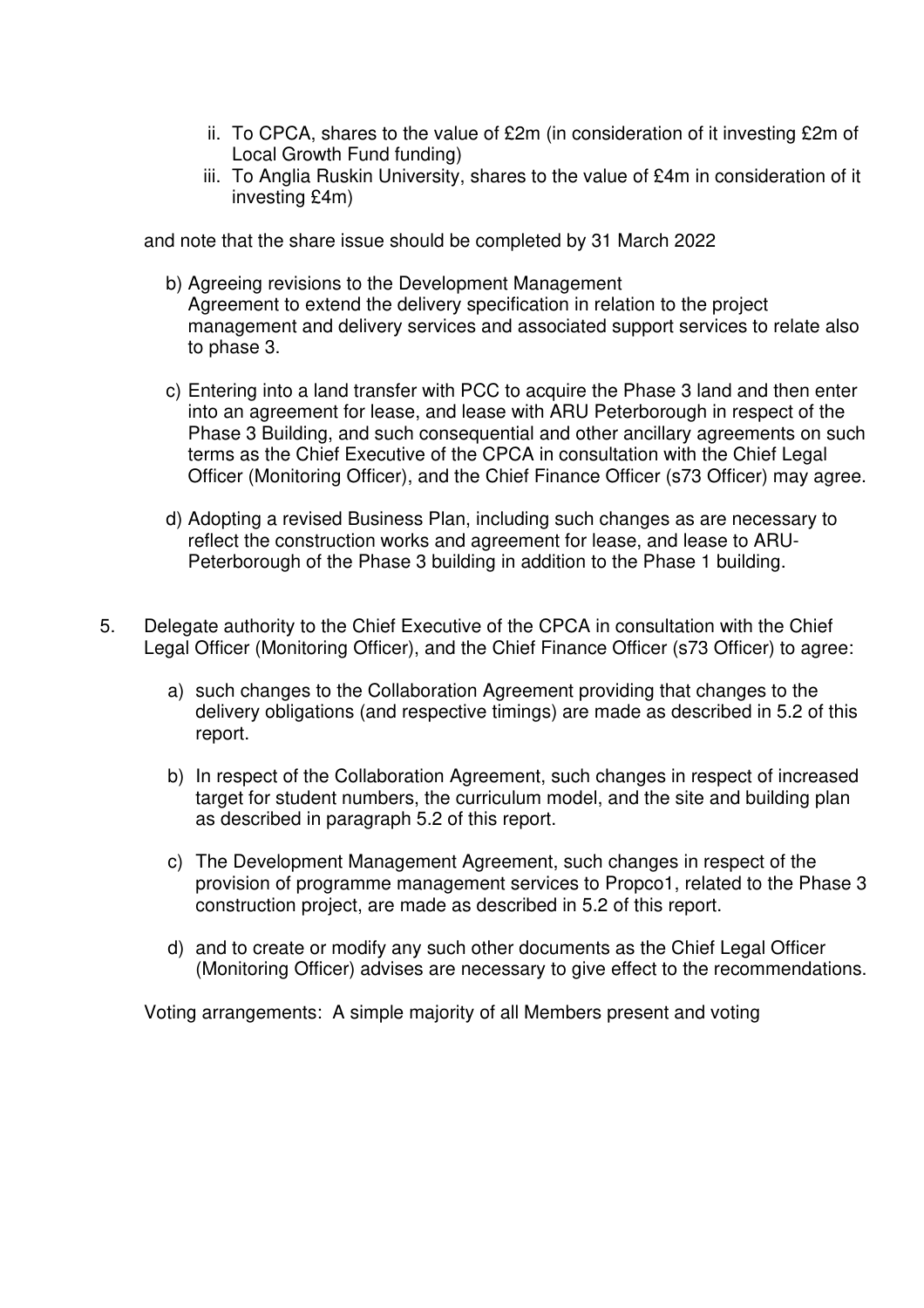## 1. Purpose

- 1.1 The purpose of this paper is to present to the Skills Committee a Business Case for Phase 3 of the University of Peterborough project, and to request that it recommends to the CA Board the approval of a range of actions necessary to achieve the objectives and outputs of that case.
- 1.2 These include the development and agreement of several project documents which the Cambridgeshire and Peterborough Combined Authority (CPCA) is or will be a direct party to, and also giving shareholder consent to Peterborough HE Property Company Ltd (Prop Co 1) (the special purpose vehicle established to deliver and own the university teaching buildings) in respect of various Shareholder Protection Matters (matters which, for Prop Co 1, requires prior shareholder consent) - in particular the issue of shares in respect of further financial contributions from the CPCA, Peterborough City Council (PCC) and Anglia Ruskin University (ARU), to fund the construction of Phase 3 of the university project – a second teaching building.

## 2. Background

### **The University Project & Progress So Far**

- 2.1 Project partners CPCA, PCC, and ARU are collaborating to establish a new University for Peterborough to increase the skill levels of local people by completing the establishment of a range of teaching facilities, and to increase highly skilled employment opportunities by developing an innovation ecosystem around the university, focused on opportunities in the global net zero transformation.
- 2.2 The ambition to transform jobs and skills in Peterborough is central to the forthcoming CPCA's 2022 Employment and Skills Strategy, which recognises establishing a new higher education provider in Peterborough as an essential step to implement the strategy. The two objectives of the university programme, in order to support the city, its surrounding area and the people living there, are to simultaneously improve access to better quality skills and improve access to better quality employment. This will support local people to access opportunities for quality long-term employment and support local businesses to grow by making it easier to hire skilled employees and invest in innovation. A central feature of the programme's approach is that intervening to raise local skills levels at the same time as raising demand for skilled workers is more likely to succeed than trying to raise one at a time and helps ensure that more of the programme's benefits accrue locally. Intervening strategically to concurrently raise local skill levels and local demand for skilled workers will enable Peterborough to enact a step-change to a new equilibrium as a highly skilled and hitech economy, with local demand for skilled workers met by local residents. The establishment of a University for Peterborough is a 10-year programme to catalyse the region's transformation. It will provide improved access to better quality skills and improved access to better quality employment. The resulting increase in wellbeing, health and healthy life expectancy means people living happier, healthier lives.
- 2.3 The programme is already underway, with action happening at pace and scale. Three phases of the university campus creation have secured funding in just over two years, and two are already under construction, with the first teaching building due to open to 2,000 students in September 2022. With multiple phases running in parallel and to tight schedules, this is a complex programme of work which requires careful sequencing and coordination in order to meet the objectives. These phases of the programme are: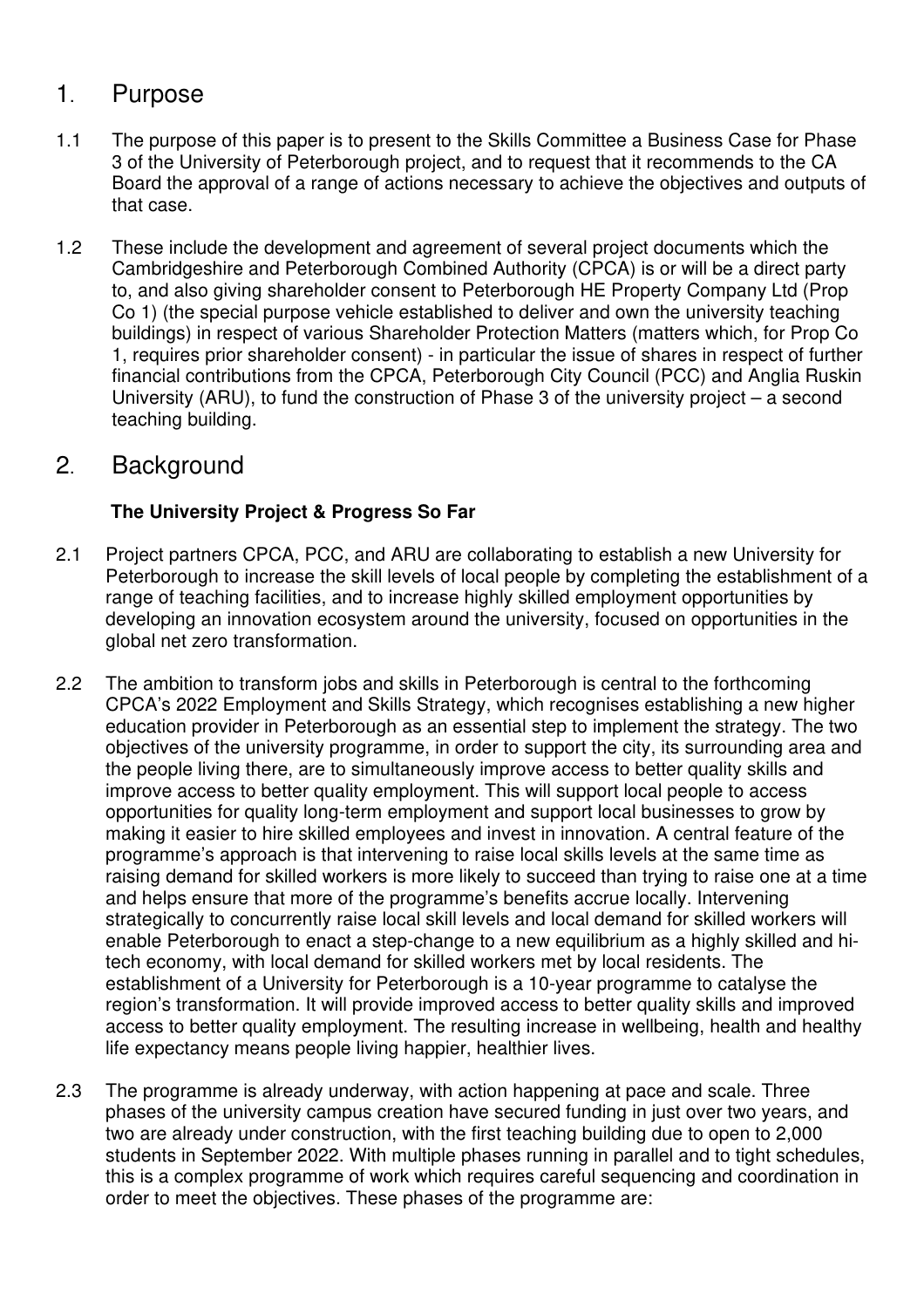- 2.3.1 Phase 1: First Teaching Building, currently under construction Establish the ARU Peterborough campus in the city via the first teaching building, providing space for 2,000 students from September 2022 and 3,000 in total, studying Health, Social Care, Education, Management, Finance and Law.
- 2.3.2 Phase 2: Peterborough Research and Innovation Incubator, currently under construction - Build a base of innovative and collaborative start-ups to support bottomup development of the innovation ecosystem: 20 hi-tech start-ups and scale-ups building an indigenous innovation ecosystem specialising in net zero technologies in an innovation incubator on the University campus with Photocentric as anchor tenant, generating jobs for graduates to enter in the local innovation ecosystem.
- 2.3.3 Phase 3: Second Teaching Building and Living Lab, for which funding has been secured - Grow the University campus via a second teaching building supporting 1,000 more students from 2024/25 and 1,750 more students in total, expanding its curriculum into STEM fields and embedding the University in Peterborough through the Living Lab and Cultural Quarter. The Living Lab will be a public-facing, high-quality interactive science centre for Peterborough with public space for exhibitions and events, designed to stimulate and inspire more young people into STEM sectors, particularly in net zero opportunities.

#### **Phase 3**

- 2.4 Peterborough City Council has secured £20m funding from the Levelling Up Fund for Phase 3 of the University campus, a second teaching building and Living Lab. Almost £8M of investment (see paragraph 3.1 for a full breakdown) has been secured from the other PropCo1 shareholder partners, the CPCA and ARU. This phase is due to be delivered in 2024 and will provide outstanding facilities for students and the local community, as well as the capacity needed to grow in line with the institution's growth plans and ambitions to achieve university status.
- 2.5 The Business Board in consultation with the Combined Authority Board, approved on 9<sup>th</sup> June 2021, £2m of unallocated recycled Local Growth Funds for the University of Peterborough Phase 3 project.
- 2.6 Following the approval of the Levelling Up fund in October 2021, work on developing a Full Business Case (FBC) started by the Combined Authority in collaboration with PCC, reflecting input from ARU as the procured Academic Delivery Partner, to demonstrate the economic impact and educational need for the expansion of the University Project and campus in Peterborough. The Full Business Case comprises the Strategic, Economic, Commercial, Financial and Management cases modelling the Green Book in line with the HM Treasury Central Government guidance on appraisal and evaluation
- 2.7 Approval of the Business Case for Phase 3 of the University Project is necessary to expand the campus via a second teaching building and Living Lab, with space for 4,761 students by 2026, extending the curriculum to STEM fields and establishing a 'University Quarter'.
- 2.8 The level of success of the bid for the LUF was dependant on PCC (as the lead authority to bid) demonstrating a certain level of readiness and assurance of delivery of Phase 3. Therefore, it was proposed, as part of the LUF funding application, that delivery be enabled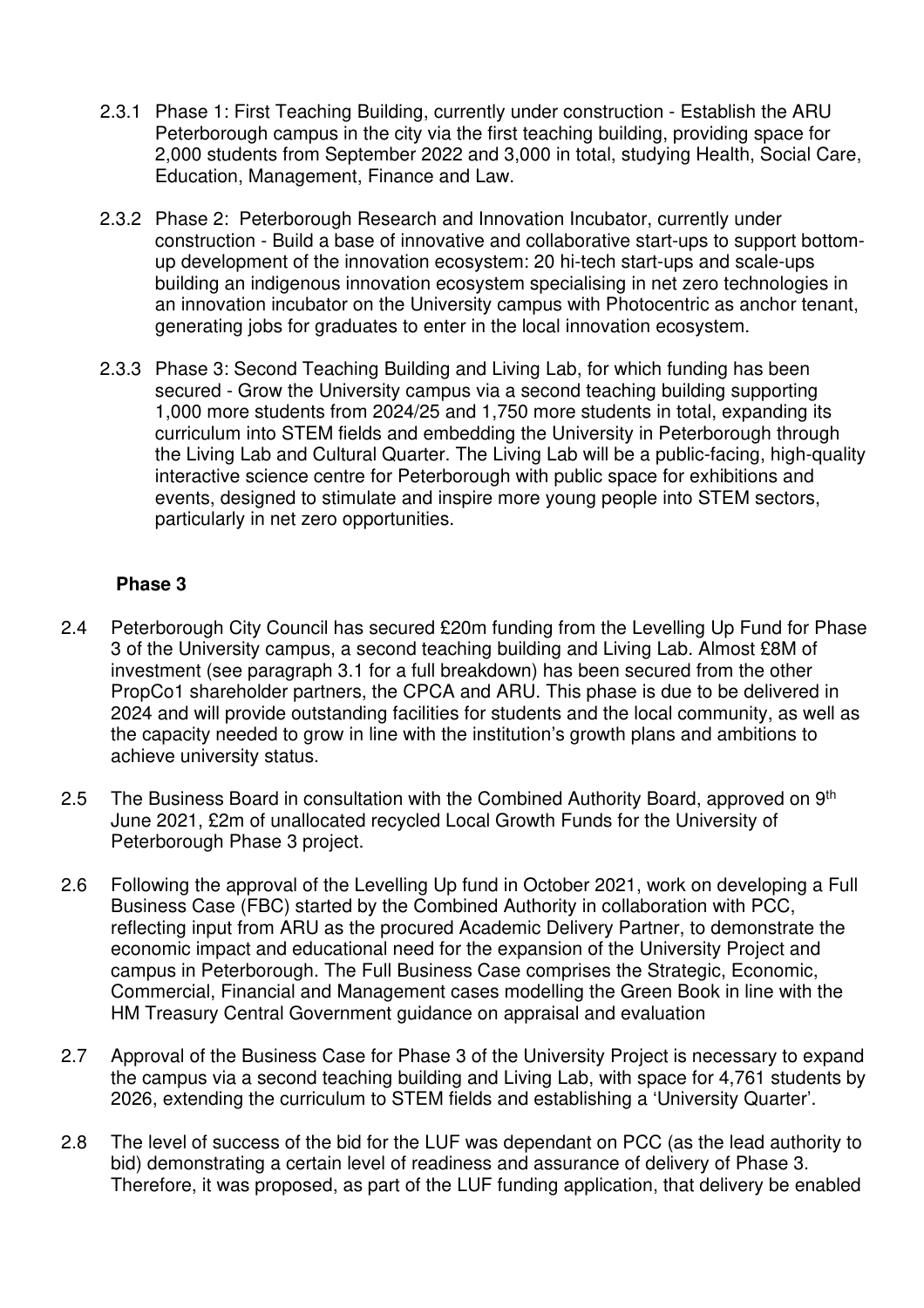through the currently established jointly owned higher education property vehicle (PropCo1). Governance and project delivery arrangements for the development and delivery are set out at Appendix 3.

- 2.9 The programme to deliver the Phase 3 project has been drawn up. The terms set out in the funding offer from the Dept for Levelling Up, Housing & Communities stipulated that **work and spend of the LUF funding should start by 31 March 2022** and complete by March 2024. To achieve this the Combined Authority, on behalf of PropCo1, have initiated the mobilisation works. These include the production of this Business Case and tendering process for the appointment of a multi-disciplinary design team. The appointment of the design team by 15th February to start the design work is on the critical path to meet the project start terms of the LUF funding offer. It is envisaged that the approval of the Business Case by the Combined Authority Board will allow for the Combined Authority to make the appointment of the multi-disciplinary design team on behalf of the PropCo1.
- 2.10 The total available funding will cover all components of cost required to deliver the Phase 3 project including construction works, support services from professional consultants and the design team, legal support, surveys, and investigations. Consideration of wider client related project costs including internal project management, project financial accounting and statutory contributions such as section 106 contributions and land purchase have also been factored in.

### 3. Funding for Phase 3

- 3.1 The financial arrangements to meet the £27.87m costs for Phase 3 of the University project are as follows:
	- a)  $LUF$  £20m (PCC contribution as the lead authority for the LUF)
	- b) ARU £4m
	- c) CPCA £2m Approved recycled local growth funds
	- d) PCC Transfer of land valued at approximately  $£1.87m$  (land valuation yet to be completed)

#### **£27.87m total**

3.2 Following the above investments to be made by each of the existing shareholders and the corresponding allocation of the new shares, the company's shareholdings will be as shown in the table 1 below.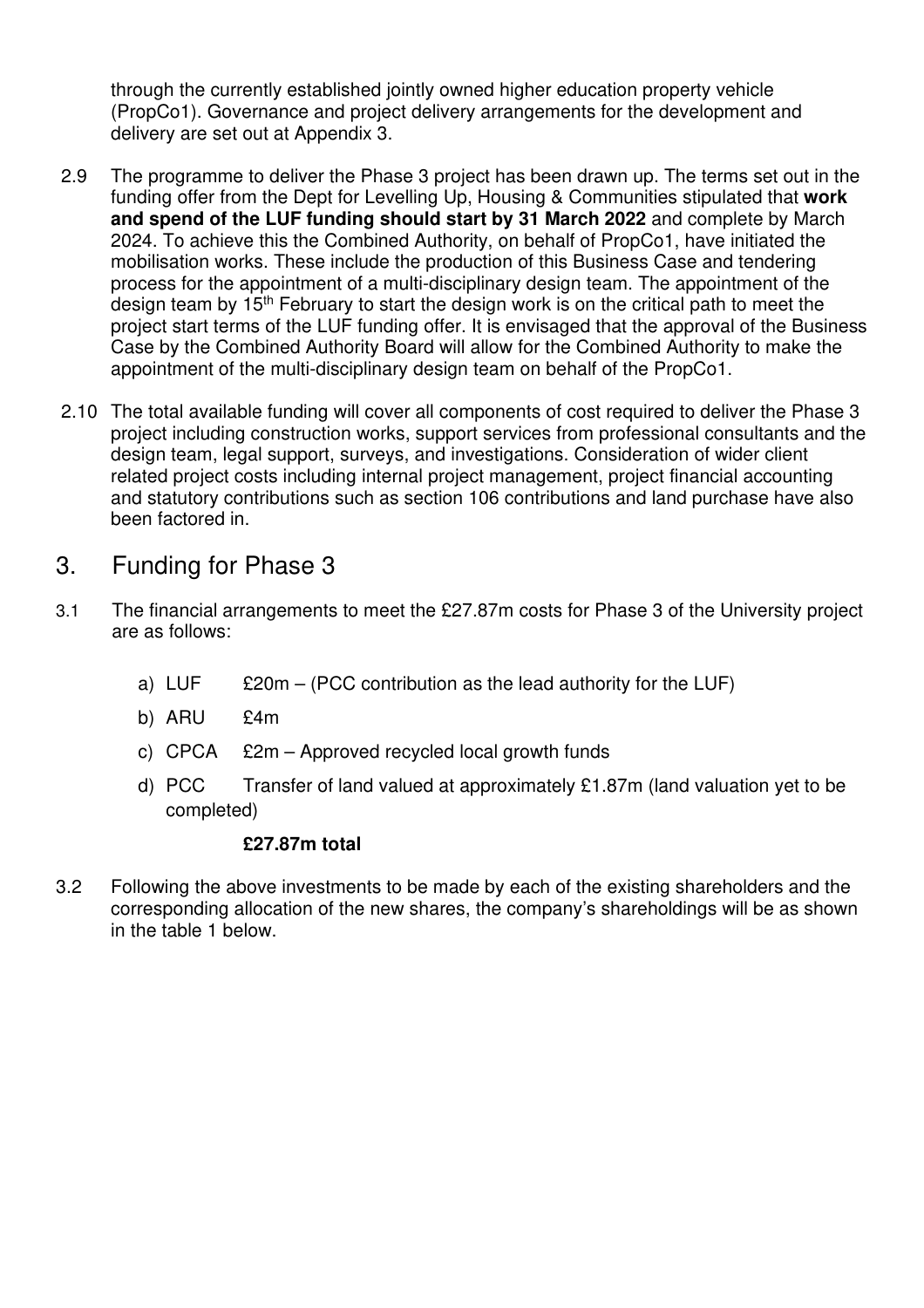Table 1; Joint shareholding following PCC land transfer, PCC contribution of LUF funding, CPCA contribution of Local Growth Funding and ARU contribution to Phase 3 costs.

| Shareholding in The Peterborough Higher Education Property Company |                                              |            |             |            |        |
|--------------------------------------------------------------------|----------------------------------------------|------------|-------------|------------|--------|
|                                                                    |                                              | <b>PCC</b> | <b>CPCA</b> | <b>ARU</b> | total  |
| Phase 1                                                            | <b>First teaching</b><br>building            | 1.87       | 24.8        | 5.50       | 32.17  |
|                                                                    |                                              | 5.8%       | 77.1%       | 17.1%      | 100.0% |
| Phase 3                                                            | <b>Second</b><br><b>Teaching</b><br>building | $21.87*$   | 2           | 4          | 27.87  |
|                                                                    |                                              | 78.5%      | 7.2%        | 14.3%      | 100.0% |
|                                                                    | Total<br><b>Shareholding in</b><br>Propco1   | 23.74      | 26.8        | 9.5        | 60.04  |
|                                                                    |                                              | 39.6%      | 44.6%       | 15.8%      | 100.0% |
|                                                                    |                                              |            |             |            |        |

\*land value of £1.87m may change subject to independent valuation

- 3.3 A requirement in the terms of the LUF funding offer from the Dept for Levelling Up Communities & Housing, is that work and spend must start by 31 March 2022. To enable this a number of project milestones need to be met:
	- a) For work and spend to start in March 22, a formal contract must be signed by PropCo1 in February 2022, with the procured multi-disciplinary consultant team so that the initial work packages of RIBA Stage 2 design to inform planning applications can commence.
	- b) For Propco1 to place the contract above, it must be in receipt of the Phase 3 funding of £26m. In consideration of the transfer from PCC, ARU and the CPCA of that funding there shall be a corresponding allotment of shares. There will be a consequential change to the original Shareholders Agreement between the parties to provide continuing shareholder protections to the CPCA as it moves from being a majority shareholder to a minority shareholder. Related to this, an Agreement for Lease and Lease for the second building to ARU-Peterborough from PropCo1, is required along with amendments to the Collaboration Agreement to accommodate the revisions to student numbers, curriculum model, and site and buildings plan.

## Significant Implications

## 4. Financial Implications

- 4.1 As set out in the Business Case, the funding strategy to finance the Phase 3 Second Teaching Building, and in line with similar capital investments of Combined Authority devolved and delegated funding, into the Phase 1, the First Teaching Building, the Combined Authority will invest its £2m funding as an investment for shares into the PropCo1. As a result, the current Shareholder Agreement for the company, will be amended to reflect this additional investment for shares.
- 4.2 **Recovery of CPCA Funding from Phase 1:** The Combined Authority invested a total of £25.4m into the £30.5m Phase 1 project. Set out in the FBC for Phase 1, was the CPCA's strategy to allow rent-free provision of the Phase 1 building to ARU-Peterborough for a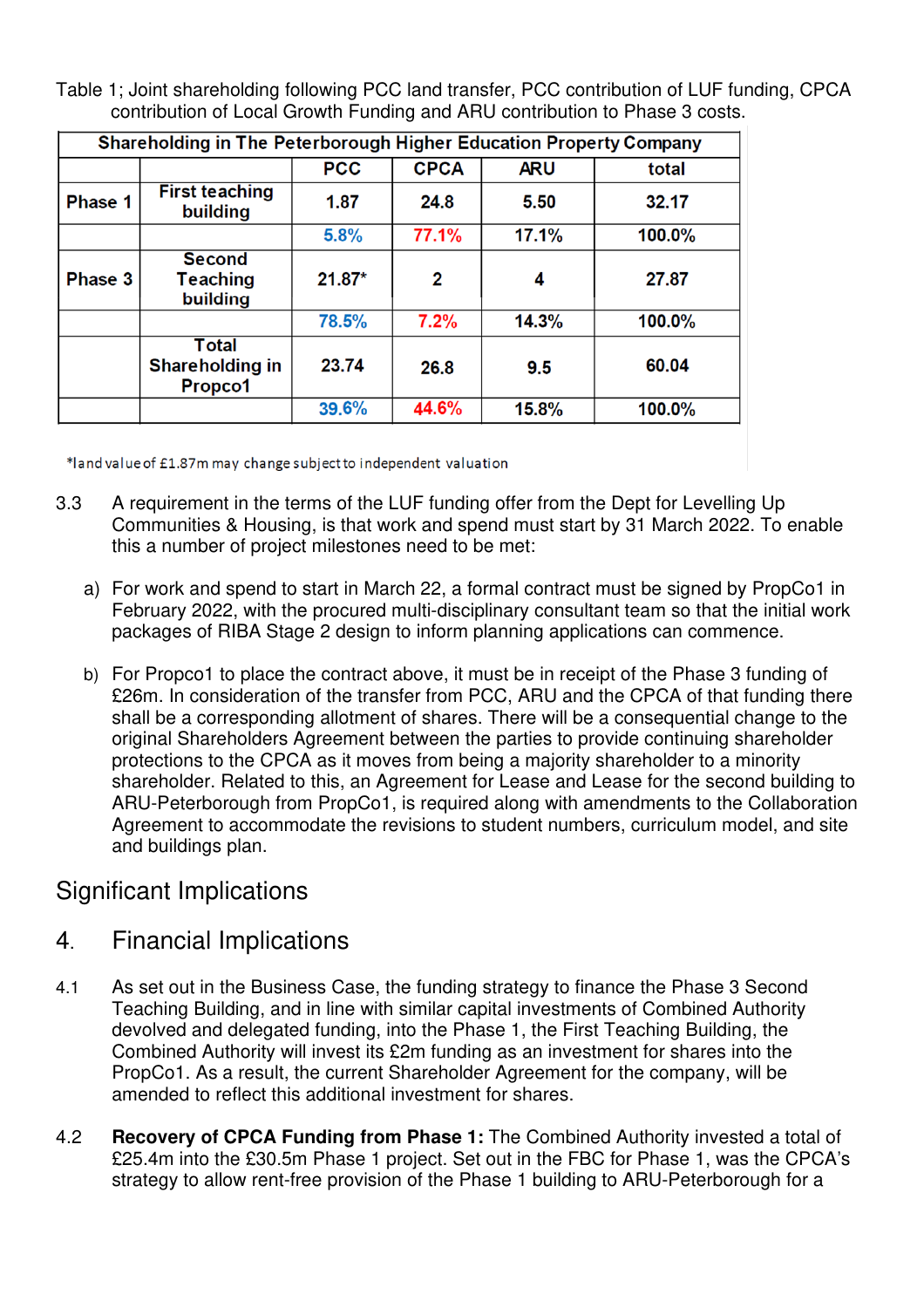period of 10 years, at which point it would seek to recover and recycle its investment into new projects in pursuance of the Combined Authority's objectives. To enable this sale of shares at maximum market value, paragraph 17.1 of Shareholders Agreement states that:

"If a Shareholder or Shareholders who collectively hold Shares which, in aggregate, represent in excess of 75% of the votes which are capable of being cast at a general meeting of PropCo wish to transfer their shares at any time (the "Drag Seller(s)"), such Shareholders may (having first followed the procedure set out in Clause 15) give written notice (a "Drag Notice") to the continuing Shareholder or Shareholders (the "Continuing Shareholders") requiring it (or them) to sell all (but not some only) of its (or their) shares…"

This clause provides for the Combined Authority, which currently holds in excess of 75% of the total shares (votes), to drag PCC and/or ARU into the sale of a majority, controlling shareholding of a building, available to rent to a successfully operating university. Sale of a majority, controlling shareholding of a building, would generate maximum value on the market – investors being unlikely to wish to acquire only a share of a rental asset. In the event that PCC invest the £20m of LUF (and later upon conclusion of land transfer, the value of the land also) into PropCo1, the resulting dilution of the Combined Authority's shares will take it below the 75% trigger for drag rights. This in turn, will generate a significant negative impact on the potential value at sale of the Combined Authority's investment, as it will be able to sell only a minority share in the company. Hence, without modification to the Shareholders Agreement to protect and retain the Combined Authority's drag rights, below 75%, the Combined Authority could not agree to PropCo1 making any further allotment of shares. Two options are available to protect the Combined Authority's investment upon PCC transferring the LUF (and land) to PropCo1:

- a) For the Combined Authority Board to provide consent (as shareholder under protected matters in the Shareholders Agreement) for PropCo1 to undertake the further share allotment, only on condition that it will retain its drag rights in respect of all other shareholders, notwithstanding the diminution of its rights below the currently specified level of 75% of all shares (votes). This change will be drafted by the CPCA's legal advisors.
- b) For all partners' investment to be made into a third property company PropCo3

The table below summarises the advantage and disadvantages of the two options and the mitigation that can be applied to address the risks (disadvantages), as follows:

| <b>Option</b> | <b>Advantages</b>                                                                                      | <b>Disadvantages</b>                                                                                                                                                                                                                                                          | <b>Proposed mitigation</b>                                                                                                                                                                                                     |
|---------------|--------------------------------------------------------------------------------------------------------|-------------------------------------------------------------------------------------------------------------------------------------------------------------------------------------------------------------------------------------------------------------------------------|--------------------------------------------------------------------------------------------------------------------------------------------------------------------------------------------------------------------------------|
| A             | Potentially less resource<br>requirement to administer<br>and manage (one company<br>vs two companies) | Diminished control of CPCA at<br>board level due to a PCC<br>proposed condition to their<br>additional share subscription<br>being the appointment of an extra<br>director on the PropCo1 board,<br>resulting in CPCA having 2 out of<br>5 directors (rather than 2 out of 4) | <b>Ensuring CPCA rights</b><br>to veto, within the<br><b>Shareholders</b><br>Agreement protected<br>matters are<br>maintained, therefore<br>retaining control on<br>significant and matters<br>of importance to<br><b>CPCA</b> |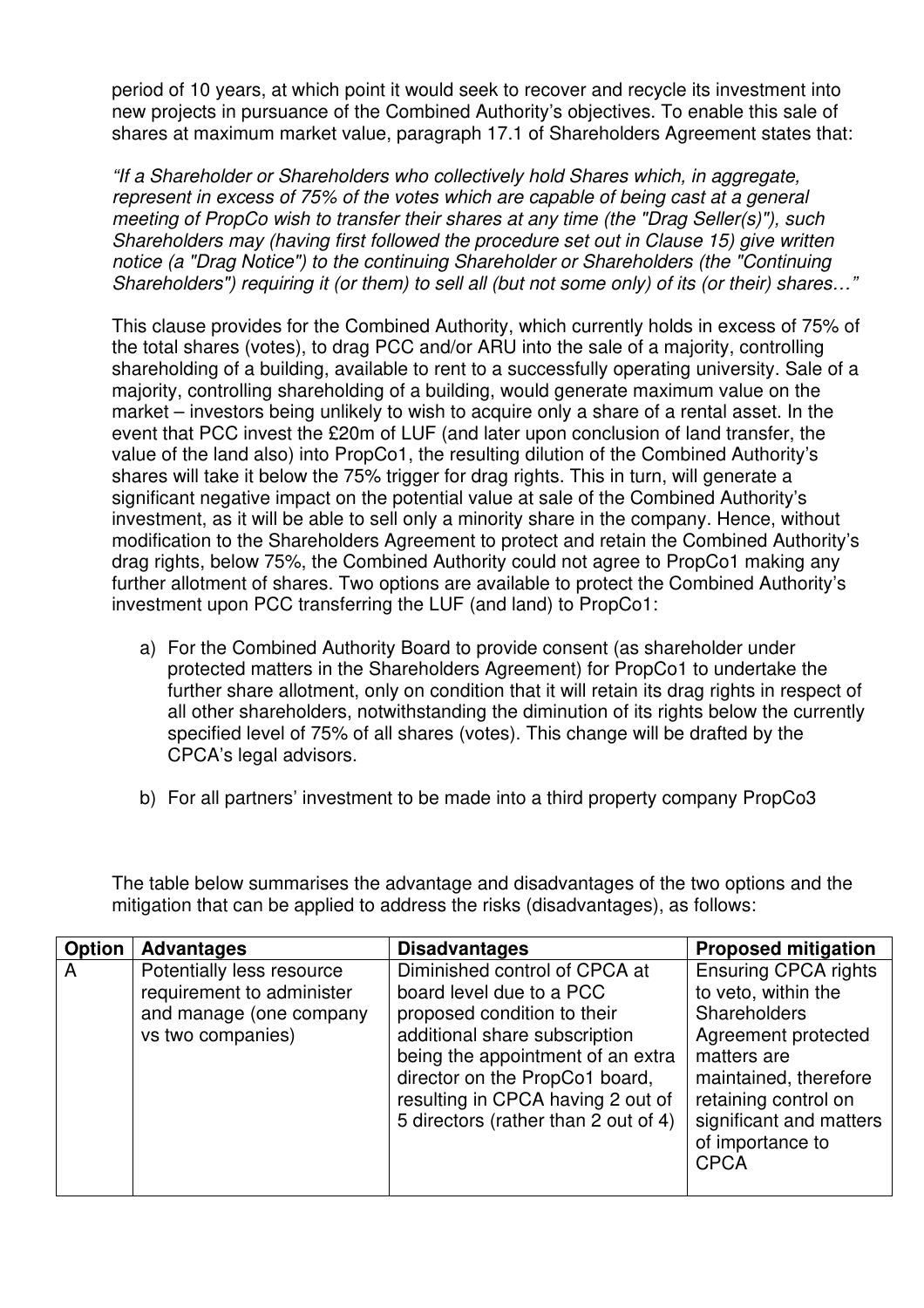| Less complexity and set up<br>time of legal arrangements<br>and documents as most of<br>existing legal documents for<br>PropCo1 can be utilised with<br>exception of few that will<br>need some amendments,<br>such as<br>(1) Development<br><b>Management Agreement</b><br>(2) Shareholders Agreement<br>(SHA) Relating to<br>Peterborough H.E. Company<br>Limited (Propco1).<br>(3) Collaboration Agreement<br>to set out revised targets | The CPCA losing its "drag right"<br>in the event that CPCA decide to<br>transfer their shares at any time,<br>and to be able to "Drag" PCC and<br>ARU to transfer their shares at<br>the same time.                                                                                                                                                                                                                                                                                                                                                                                                                                                                                                                                                                                                                                                                                                                       | For the Combined<br>Authority Board to<br>provide consent<br>(under protected<br>matters in the<br>Shareholders<br>Agreement) for<br>PropCo1 to undertake<br>the further shares<br>allotment, only on<br>condition that it will<br>retain its drag rights in<br>respect of all<br>shareholders,<br>notwithstanding a<br>diminution of its<br>shares below the<br>currently specified<br>level of 75% of all<br>shares (votes). |
|---------------------------------------------------------------------------------------------------------------------------------------------------------------------------------------------------------------------------------------------------------------------------------------------------------------------------------------------------------------------------------------------------------------------------------------------|---------------------------------------------------------------------------------------------------------------------------------------------------------------------------------------------------------------------------------------------------------------------------------------------------------------------------------------------------------------------------------------------------------------------------------------------------------------------------------------------------------------------------------------------------------------------------------------------------------------------------------------------------------------------------------------------------------------------------------------------------------------------------------------------------------------------------------------------------------------------------------------------------------------------------|--------------------------------------------------------------------------------------------------------------------------------------------------------------------------------------------------------------------------------------------------------------------------------------------------------------------------------------------------------------------------------------------------------------------------------|
|                                                                                                                                                                                                                                                                                                                                                                                                                                             | The delay (from 2032 to 2034) in<br>CPCA and PCC realisation of the<br>capital receipts, generated from<br>their exit as shareholders from<br>PropCo1, caused by investing in<br>both buildings through the same,<br>single special purpose vehicle<br>(PropCo1).<br>The proposal was made in the<br>LUF bid to government to use<br>PropCo1 as the Phase 3 delivery<br>vehicle and offer ARU-<br>Peterborough the same 10 year<br>rent free period, as for the Phase<br>1 building. The proposal to use<br>PropCo1 as the delivery vehicle<br>was made in order to<br>demonstrate to Government, the<br>partners' ability to meet the tight<br>timescales for project start and<br>completion, set out in the LUF call<br>for proposals, through the use of<br>an established and operational<br>delivery vehicle. The<br>commitment to offer ARU<br>Peterborough a 10-year rent free<br>period in the Phase 3 building, |                                                                                                                                                                                                                                                                                                                                                                                                                                |
|                                                                                                                                                                                                                                                                                                                                                                                                                                             | was based on the precedent set<br>in Phase 1. However, it is not<br>proposed to change the<br>Shareholders Agreement to                                                                                                                                                                                                                                                                                                                                                                                                                                                                                                                                                                                                                                                                                                                                                                                                   |                                                                                                                                                                                                                                                                                                                                                                                                                                |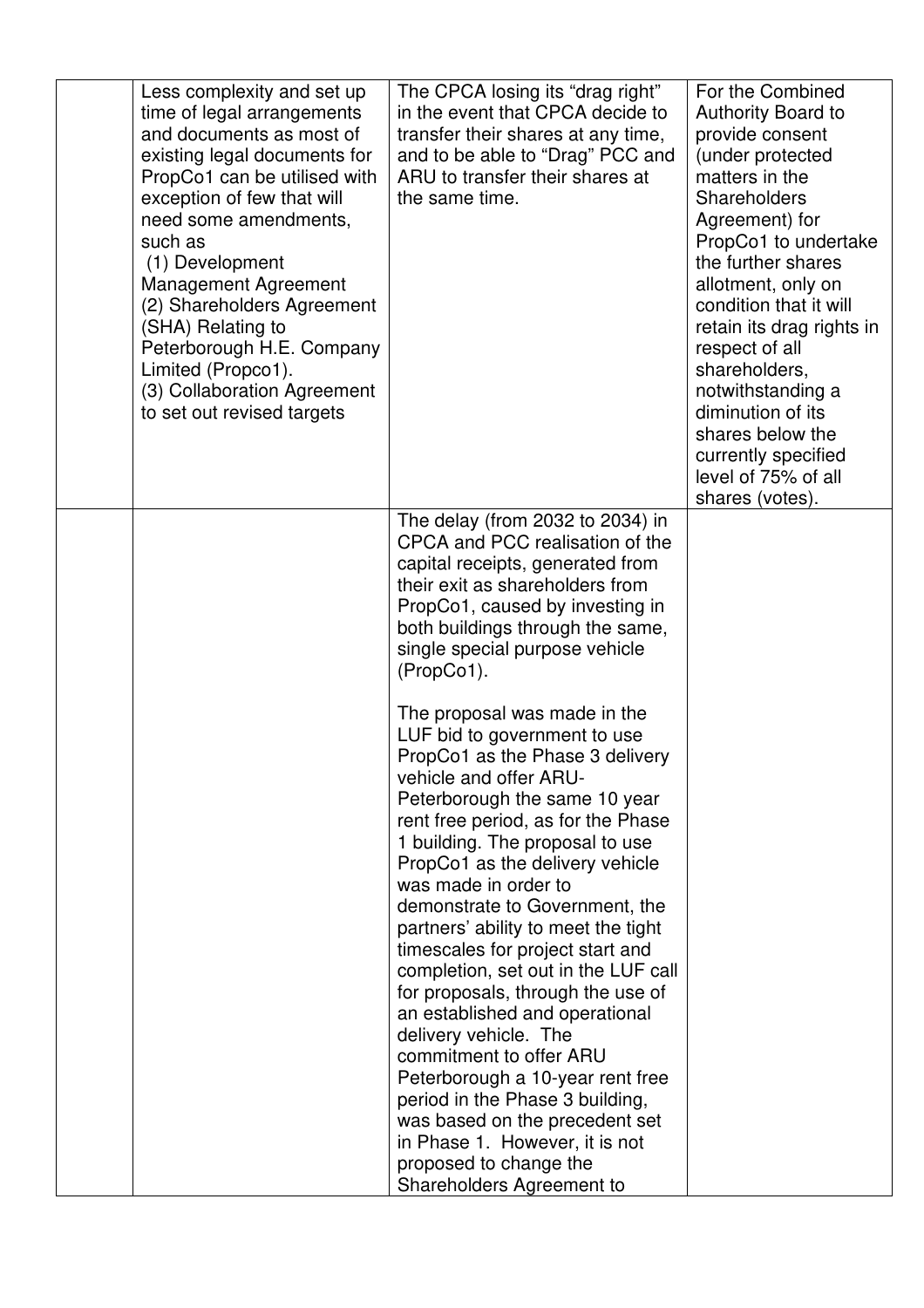| provide PCC and CPCA the<br>option to sell their shares in<br>PropCo1 after the 10 <sup>th</sup> |  |
|--------------------------------------------------------------------------------------------------|--|
| anniversary of the completion of<br>the Phase 1 building.                                        |  |

| <b>Option</b> | <b>Advantages</b>                                                                                                                                                                                                                       | <b>Disadvantages</b>                                                                                                                                                                                                                                                                                                                                                                                             | <b>Proposed mitigation</b>                                                                                                                                              |
|---------------|-----------------------------------------------------------------------------------------------------------------------------------------------------------------------------------------------------------------------------------------|------------------------------------------------------------------------------------------------------------------------------------------------------------------------------------------------------------------------------------------------------------------------------------------------------------------------------------------------------------------------------------------------------------------|-------------------------------------------------------------------------------------------------------------------------------------------------------------------------|
| B             | Clear and defined<br>separation of the rights and<br>controls for the two<br>companies                                                                                                                                                  | Potentially more resource<br>requirement to administer and<br>manage (two companies vs one<br>company)                                                                                                                                                                                                                                                                                                           | To map out resource<br>requirement and<br>create efficiency within<br><b>CPCA</b> resourcing<br>structure                                                               |
|               | Insulates and protects<br>CPCA rights in PropCo1                                                                                                                                                                                        | Potentially requires more time to<br>set up and agree all the legal<br>contracts and documents and<br>potential to impact the critical<br>timeline for approval of Board<br>Paper and FBC in January 2022,<br>consequent conclusion of a<br>shareholder's agreement by mid-<br>February is necessary to start<br>work in March. Failure to do so<br>will cause PCC to breach the<br>terms of the LUF funding $-$ | commitment from<br><b>CPCA</b> to ensure<br>focussed and intense<br>engagement of the<br>project management,<br>legal and financial<br>teams to manage the<br>timeline. |
|               | Ability to sell shares in the<br>two companies at different<br>times, allowing CPCA to<br>keep its anticipated exit date<br>for PropCo 1 at 10 years<br>from the completion of<br>Phase 1 and move this to<br>the completion of Phase 2 |                                                                                                                                                                                                                                                                                                                                                                                                                  |                                                                                                                                                                         |

- 4.3 For option a), since the delivery vehicle will be the existing PropCo1, we do not envisage any amendment to any of the existing property agreements, but we expect that PropCo1 will require legal advice in relation to the acquisition of the land from PCC including advice on the necessary documentation and upon PropCo1's agreement for lease and lease with ARU Peterborough. There will also be a later need for PropCo1 to receive advice in relation to the build contract
- 4.4 For option a), in the Shareholders Agreement of PropCo1 the decision-making process is defined in clause 6.1 which states that certain matters must be agreed by all shareholders as indicated in Schedule 3 to that agreement ('shareholder protection matters'). This clause is not dependant on the percentage of Shareholding by each party to the Agreement. Therefore, the change in shareholding will not affect the "shareholder protection matters". However, as part of the delegated authority approval sought by this paper, the amendment will review any decision making outside of these protection matters (i.e., for matters of less import), as each shareholder shall have voting rights in line with their percentage.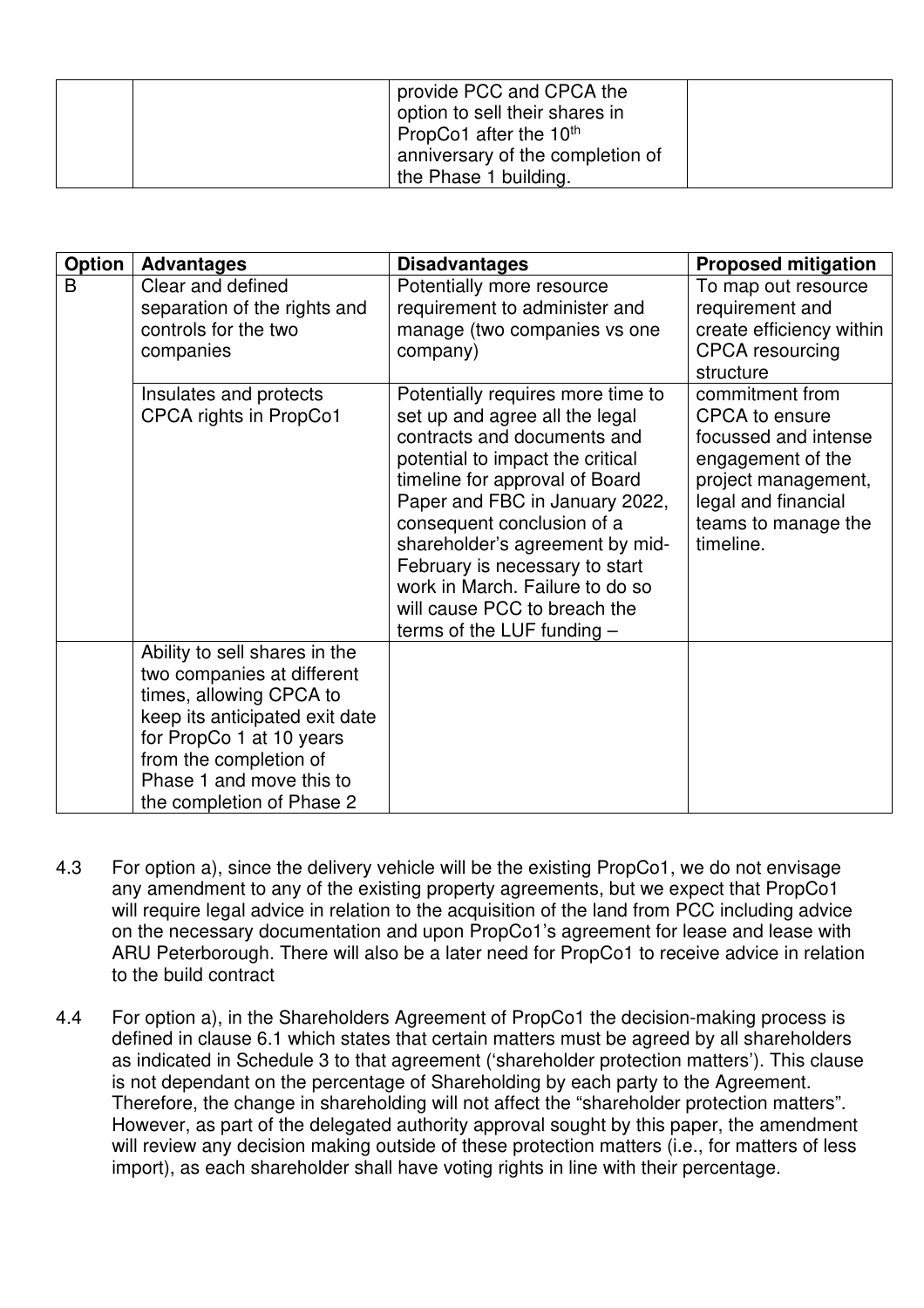- 4.5 Both CPCA and PCC, as the majority investors in Phase 1 and Phase 3 respectively, consider their investments as helping to "pump prime" the university project, through the provision of two buildings (Phase 1 and 3) rent free for the first 10 years of each building's occupancy by ARU-Peterborough. However, as it is planned that by the end of this 10 year period, ARU Peterborough will have grown to sufficient critical mass to address the HE skills shortage in the area, obtained university status, and reached a commercially sustainable position, sufficient to commence paying commercial rents for the building, both the CPCA and PCC jointly intend to exit Propco by selling their joint majority shareholding in PropCo1 which owns both buildings, on the market, to either a commercial property investor or ARU. The Shareholders Agreement will be modified to facilitate this intent, enabling either CPCA or PCC to trigger the sale of all of the shares in Propco1 after the Phase 3 Building's 10th anniversary on occupancy by ARU Peterborough, using a mutual drag clause. Due to the increase in PCC's shareholding, it will also be granted such drag along rights.
- 4.6 In order to support ARU-Peterborough in its start-up phase and the challenging student enrolment targets to 2030, PropCo1 will offer both the Phase 1 AND 3 buildings to ARU Peterborough on a rent-free basis for 10 years from the point that ARU-Peterborough takes occupancy of each building. The 10-year period for phase 1 will start from completion of the buildings and occupancy in September 2022 and for phase 3 it will be September 2024.
- 4.7 The current Business Plan for PropCo1, envisages investment of share capital, and the progressive expenditure of that capital on the construction of the Phase 1 building, with no income planned for a period of 10 years from the rental of the building. This will be modified in a new PropCo1 Business Plan to take into account the following:
	- a) Investment of an additional £27.87m of share capital for the acquisition of land and construction of the Phase 3 building. The progressive expenditure of that capital on the construction of a building.
	- b) Income forecast is for rental income after the  $10<sup>th</sup>$  anniversary of the Phase 1 building in 2032 and at the same points for the Phase 3 building in 2034.
- 4.8 Officers recommend option a) on the basis that the application for LUF funding to Government, proposed the partners would use PropCo1 and that on balance, it is the officers view that the advantages outweigh the disadvantages, and that it is the preference of the other parties.

### 5. Legal Implications

- 5.1 The delivery vehicle for phase 3 of the University programme can be via the two options described above at 4.2. It is noted that officers recommend Option A, the utilisation of PropCo 1.
- 5.2 In order to deliver phase 3 via PropCo 1, the following legal documents will need to be amended:
	- a) Development Management Agreement, between the CPCA and PropCo1, which sets out the provision of Programme Management Services by the CPCA to PropCo1, for the management of the construction of the Phase 1 building. Changes will include amendments and confirmations resulting from a review of the expanded Programme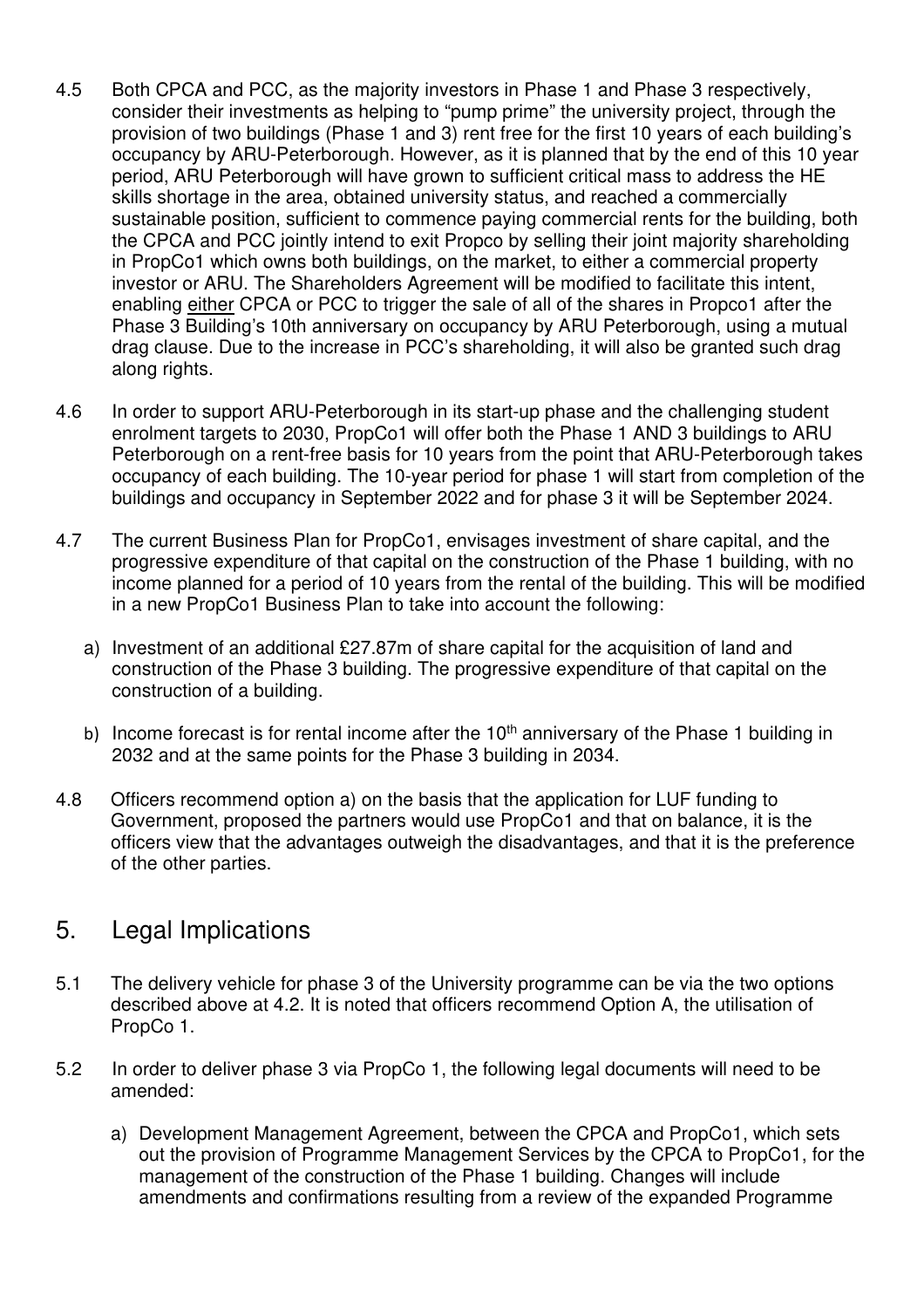Management Service, needed to deliver the new Phase 3 project in parallel with the current Phase 1 project. It should be noted that similar set of services are provided by the CPCA for the Phase 2 building, under a separate agreement with the Peterborough R&D Property Company Ltd (PropCo2). A resource plan will be put in place for the additional programme management activities and resources required for the Phase 3 project, feeding into a Draft Revised Development Management Agreement, which will include; the appointment of further resources including a Project Manager, the extension of the term of the agreement and related payments from PropCo1, to cover the phase 3 project, due for full building completion in September 2024. Costings for these services will be requested from the CPCA, and any other project partner wishing to provide the services. A review will take place to confirm, or otherwise, if the CPCA remains best placed to provide the services, resulting in a recommendation to the PropCo1 Board for signature of the Revised DMA.

- b) Shareholders Agreement (SHA) Relating to Peterborough H.E. Company Limited (Propco1). Changes to include the provision of drag rights in respect of all shareholders to CPCA, notwithstanding a diminution of its shares below the currently specified level of 75% of all shares (votes) upon the sale of the shares in the company.
- c) Collaboration Agreement, between the CPCA, PCC, ARU and ARU-Peterborough, which sets out how the parties commit to work in partnership and co-operate with each other in order to deliver a successful University for Peterborough over the long term. Changes will include amendments to:
	- i. Schedule 2, ARU Responsibilities, to reflect the increased obligations for student numbers, which as a result of the Phase 3 building, will rise to 4,761 student headcount by 2026/27 and on to 5,357 by 30/31.
	- ii. Schedule 3, Curriculum Model, to reflect the extended range of courses that the Phase 3 building will enable.
	- iii. Annex 1, Site & Buildings Plan, to reflect the addition of a second teaching building, including its size, features and location.

## 6. Climate & Nature Implications

6.1 The LUF bid indicated support for the Governments net zero objectives through building design and technologies. At early design stage (RIBA 1), several sustainability frameworks (BREEAM, Passive Haus etc) were discussed for suitability particularly towards achieving NZCiO<sup>1</sup>. Consideration to materials selection/choice, use of passive building fabric design principles and potential renewable energy solutions to support the sustainability requirements.

In regard to the Combined Authority's duties under the Natural Environment and Rural Communities Act 2006 to "conserve biodiversity" and the Cambridgeshire and Peterborough Vision for Nature, a full Natural Environment Analysis will be undertaken in parallel with the RIBA Stage 2 Design for phase 3. This will include opportunities for conserving biodiversity, restoring or enhancing species or habitats.

<sup>1</sup> Net Zero *Carbon* in Operation